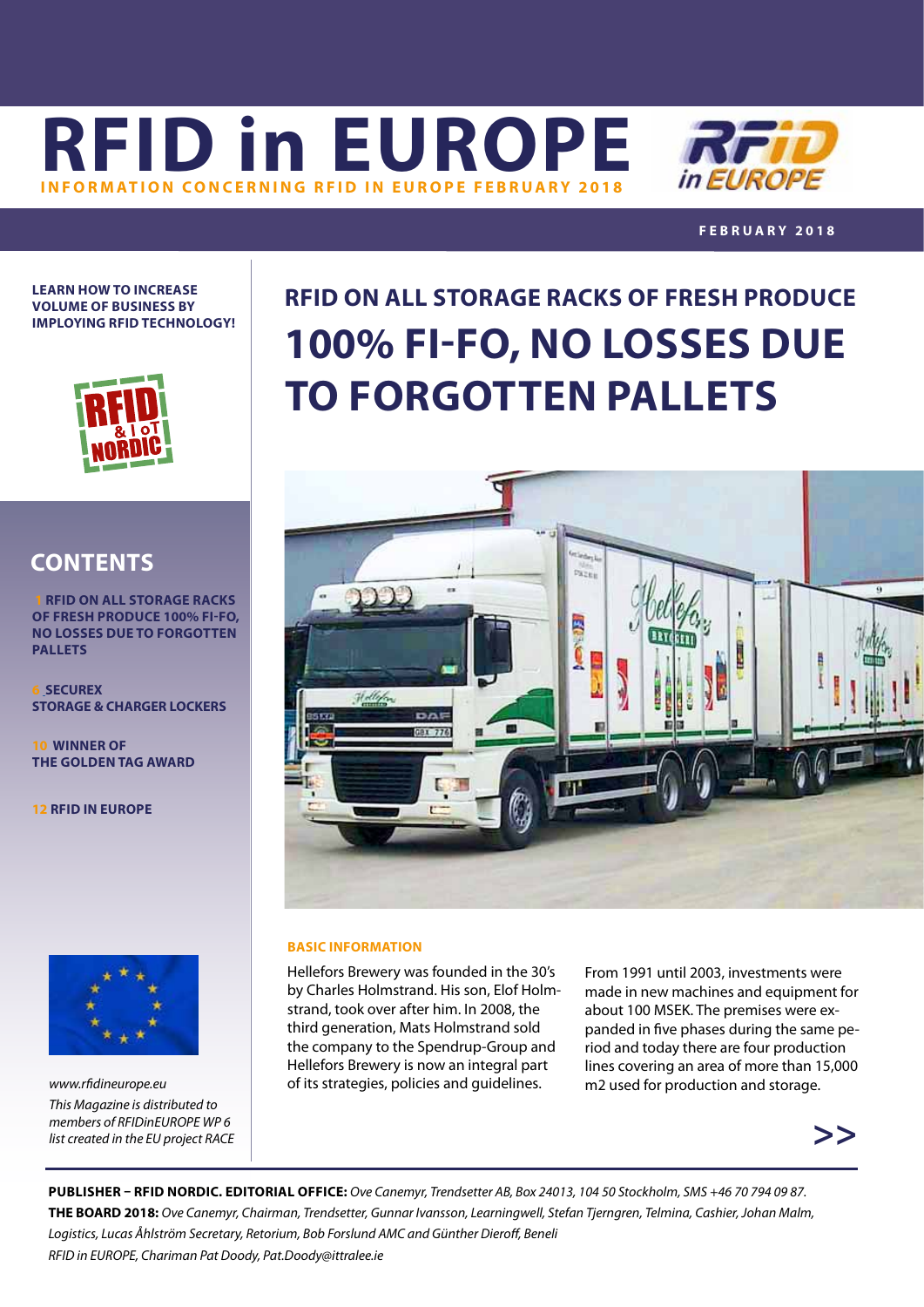

Hellefors Brewery has a wide range of products, which are produced in four production lines, each line dedicated to a specific packaging type;

- 1-litre cartons for liquid, Combiblocpackaging.
- 2 dl cartons for liquid, Tetra Brikpackaging.
- Bottles (glass and PET).
- Plastic containers for fruit juice

The brewery's product range consists of the following product groups: cider, juice, fruit soup, fruit fool, multivitamin, mineral water, soft drink, fruit juice, fruit drinks, light drinks etc. Besides the brewery's own trademark, the company is a subcontractor, producing products which are packed and privately labelled.

### **PROJECT OBJECTIVES**

Hellefors Brewery main goal is to unite products of a high quality with low prices. The brewery constantly strives to find the best suppliers and to improve control and productivity. To meet these objectives, Hellefors wanted to get a system that would guarantee a FI-FO situation and avoid

any possibility of having pallets misplaced or simply forgotten.

#### **PROJECT BACKGROUND AND DESCRIPTION:**

From production until delivery, the pallets are stored in racks, taking 5 pallets in height. The traditional method, of marking each rack position with a barcode, does have certain weaknesses. When the driver shall scan the position there is always a risk of him scanning the wrong label. The higher up in the rack, the bigger the risk of making an error. If an error occurs, the risk of the pallet "disappearing" is great and maybe it will only accidentally be found after a few months or maybe not at all.

#### **THE SOLUTION**

Now, each forklift truck has been equipped with a truck-PC, a Barcode scanner, an RFID-reader and each pallet position is identified by an RFID-tag.

AMC HB, the supplier of the RFIDequipment, designed and produced a special reader, where all electronics for reading and communication are integrated. The system is powered by a battery, also integrated in the reader. The communication between reader and truck-PC is done by means of a BlueTooth-module. In order of obtaining a long uptime, the reader is controlled by a photocell. It activates the reader as soon as the truck is picking up a pallet. Hence just the BlueToothmodule and the photocell are active all the time and they draw extremely little power.

The truck handling is rather harsh, so all trucks are equipped with a special protection fence at the forks. The RFID-reader is placed in the upper left corner field of the frame and firmly attached to it by four screws. A very quick and easy installation.

The load on the pallet is secured with stretch film and equipped with a barcode label. When the truck takes a pallet, then the barcode is scanned automatically. As soon as the truck drives in towards a rack position, then the RFID-reader verifies the position by reading the tag code. Now the pallet ID is unmistakably connected to the rack position. The whole identification process is carried out automatically. Thanks to this procedure, Hellefors gets complete control over the stock and at the same time they get the stock status updated in real time.

Every change – in or out – is registered at the same time it happens.

The trucks get heavily worn and as a rule they are exchanged after two



*Typical cable guides on a truck installation. Expensive and time consuming.*

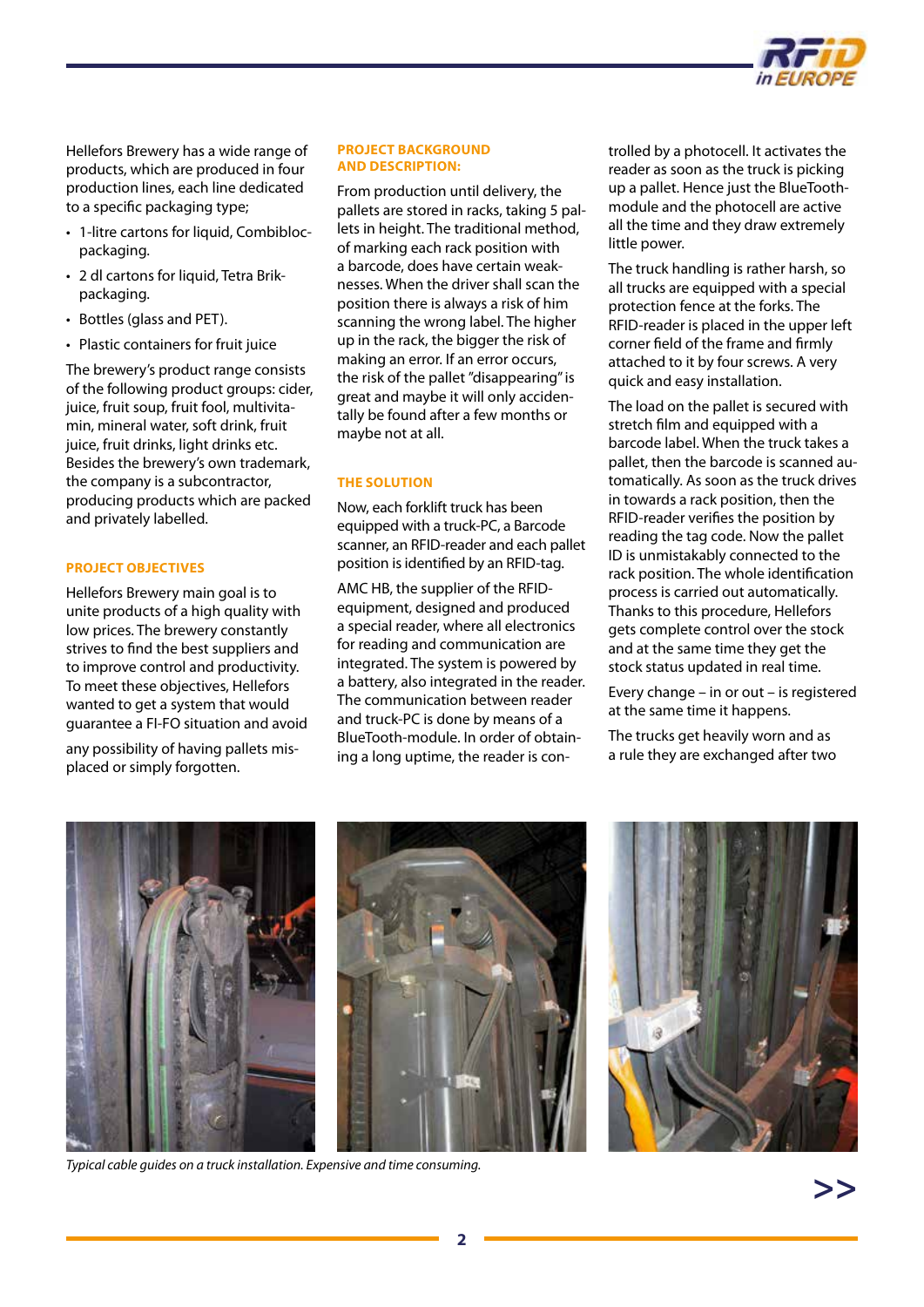

years of service. Hence it is important that the equipment installation can be carried out in the shortest possible time. An RFID-installation on a truck takes normally 1½ to 2 days, which in addition to high costs also means a certain capacity shortage. The cables that must be lead the long way over the mast are both expensive and exerted to wear and tear, eventually leading to a cable rupture.

Thanks to the completely integrated reader, antenna, and communication units into one and the same casing, the installation was done in less than half an hour! No wiring necessary!



*Reader, Antenna, Bluetooth Battery and Photocell*







*RFID-Tag Ø15x105mm*

#### **SYSTEM ADVANTAGES**

- Fi-Fo, no losses due to forgotten or lost pallets
- Never a pallet in the wrong stock position
- Inventory in real time
- Short installation time, low costs
- Easy to move when trucks are exchanged
- BlueTooth-communication =no cabling, no cable ruptures
- Long uptime, reading only when pallets are on the forks
- Rack position-ID directly in the tag saves on communications with the stock computer
- Pallets can be handled even if the network is temporarily down
- Easy to integrate in the existing data system

**>>**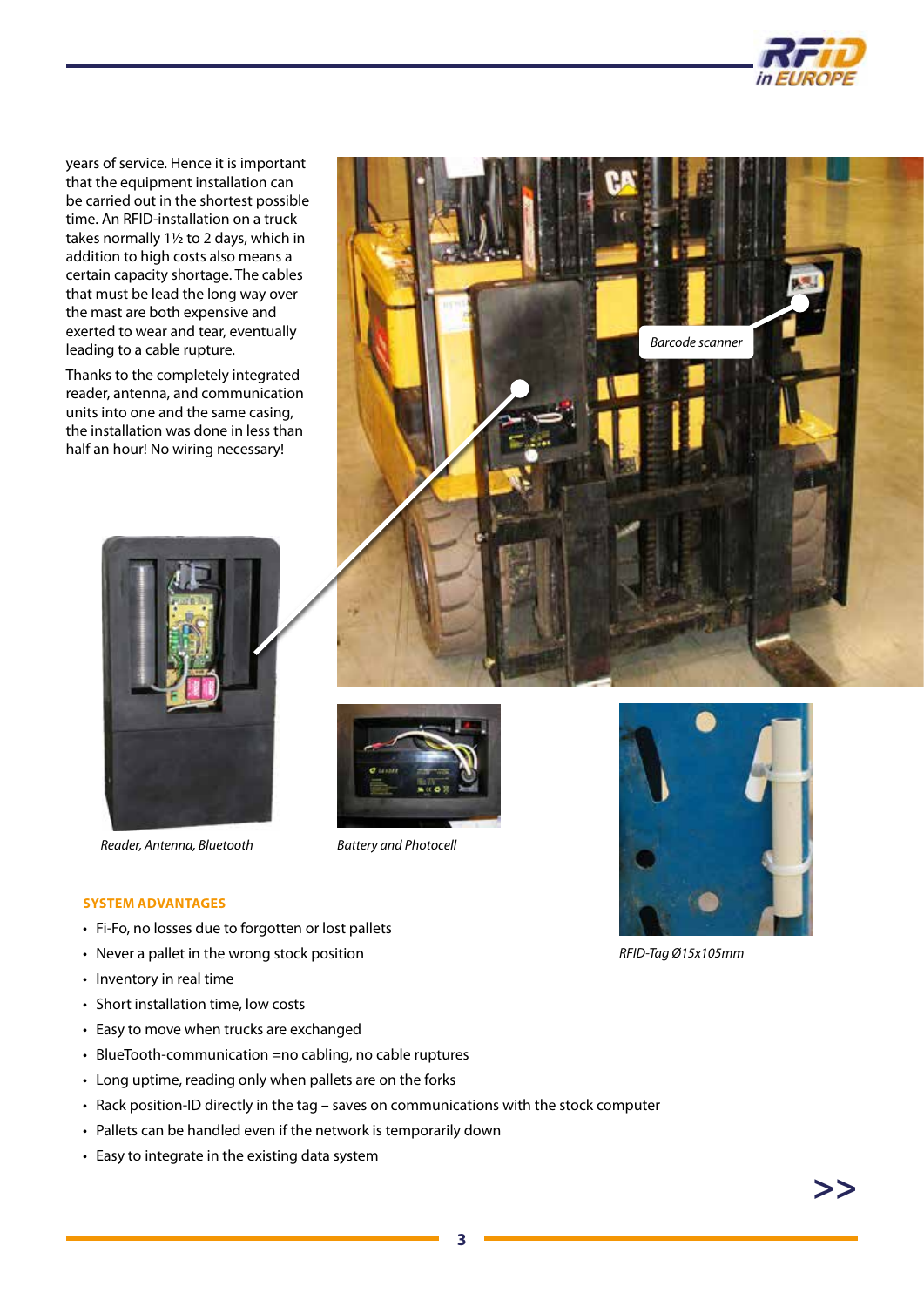



*Part view of the stock*

Append TAG ID to the data table Location ID No. Tag ID 0000 03A06D Cancel

*Menu to add more tags to the system*

| Pat.<br><b>PARTIES</b><br>Cowy<br><b>FRAC</b> |                             |                                                | <b>PARTIMAS</b><br><b>ARTIMAS/Teratron Logic Series</b> |                 |
|-----------------------------------------------|-----------------------------|------------------------------------------------|---------------------------------------------------------|-----------------|
|                                               | <b>Vinto Tog</b>            | Governi Selep Detabase [Threnwa)<br>T Headlier | 20 Taxetti Cana                                         | <b>Emanuel</b>  |
|                                               | <b>Lakes Danisland Or 1</b> | <b>Window</b>                                  | <b>World</b>                                            |                 |
| ×                                             | <b>FIRSTS</b>               | <b>TRANSMITTED 147</b>                         | ٠                                                       |                 |
| a                                             | <b>NAME</b>                 | <b>ST CHUBERDONN: FTG</b>                      | ۱                                                       | Asocial         |
| ٠                                             | <b>MARKET</b>               | <b>VE-SAILENADE REIGLA/T</b>                   | ı                                                       | PHE             |
| ×                                             | <b>MANUF</b>                | <b>EX-DESIGNED DRUG CAT.</b>                   | a<br>٠                                                  |                 |
| w                                             | <b>HAMIL</b>                | FE Asicidade Redevenia                         | ø                                                       |                 |
| ٠                                             | NAMES                       | <b>EX CHUMCHAIN 215</b>                        | ı                                                       | Enhan           |
| ı                                             | <b>HARMAT</b>               | <b>TV-hair-doubl-four-double</b>               | ł                                                       |                 |
| ٠                                             | <b>NAMES</b>                | <b>IR INVESTIGATION</b>                        | 8                                                       |                 |
| ٠                                             | <b>HIGHER</b>               | <b>FF-141-00-01-90-01 Exit</b>                 | ś                                                       | <b>Distance</b> |
| m                                             | <b>NAMES</b>                | <b>ED ENGINEERING 200</b>                      | ı                                                       |                 |
|                                               |                             |                                                |                                                         |                 |

*Part view of database*

### **THE DATA BASE**

The RFID tags used had 125 kHz 2kBit chips that were reprogrammed to a 40 bit kod, describing the exact position in the stock areas. Thanks to this way of handling tha data, the truck driver knows that he is in the right position when picking up or leaving a pallet. The communication between truck and the stock computer is kept to a minimum. Should for some reason the communication link be temporarily broken, the truck driver can still carry out his work and then transfer all data to the stock computer, as soon as the communication link is up and running again.

AMC developed a data base and tag re-programming system to easily

handle registering of all 2000 stock location numbers. Hellefors wanted a 6-digit number stored in the tag.

Since the re-programming of the 2 kbit tag into a 40 bit fixcode tag requires 10 digits, the programmer was pre-loaded with four leading zeroes. For easy handling we used a few subfunctions to e.g. search for tags in the database, substitute tags or append more tags to the system.

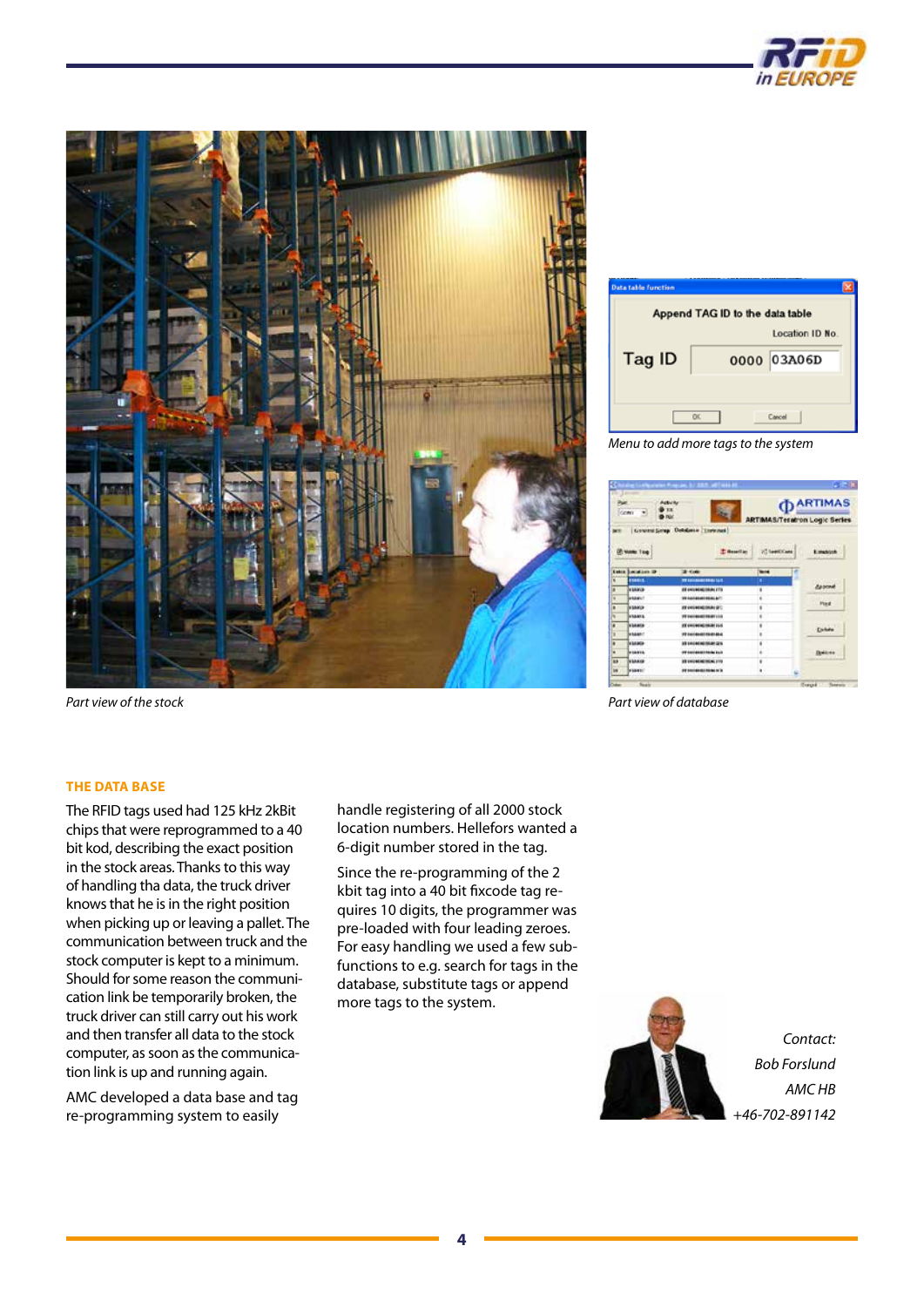

# **COMMERCE** for the [CONNECTED](http://www.verifone.com) WORLD



At Verifone, we do more than card payment transactions. We provide solutions that simplify and innovate the way retailers do business—the way they connect with their customers.

How exactly? By connecting in-store, online, and mobile channels for seamless sales integration. By offering merchant apps that reward loyalty, promote deals, offer charitable donations, and more. And by taking commerce wherever it needs to go—with modern, mobile devices. Payments are where we started; our mission of connected commerce is endless.



info-emea@verifone.com  $\overline{\mathbf{M}}$ @Verifone\_EMEA

ি উক্

erifone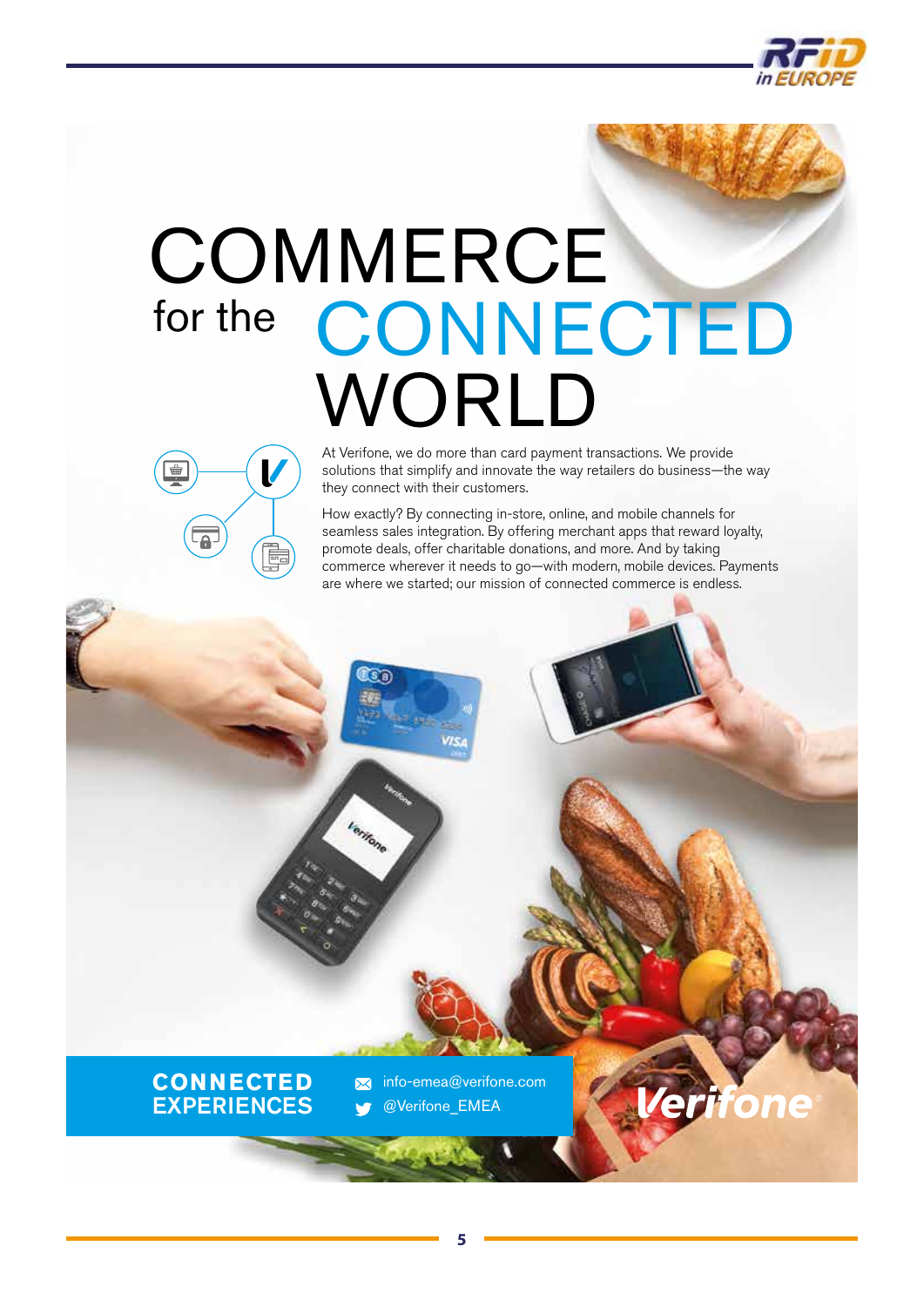

# <span id="page-5-0"></span>**SECUREX STORAGE & CHARGER LOCKERS**

## **PSBR-40 – CHARGING OF IPODS AND IPHONES**

- USB charger connectors inside the boxes
- holder sleeves int he lockers
- contains 40 lockers, but it can be more by adding a row with 4 lockers
- Steel door frame with safety glass



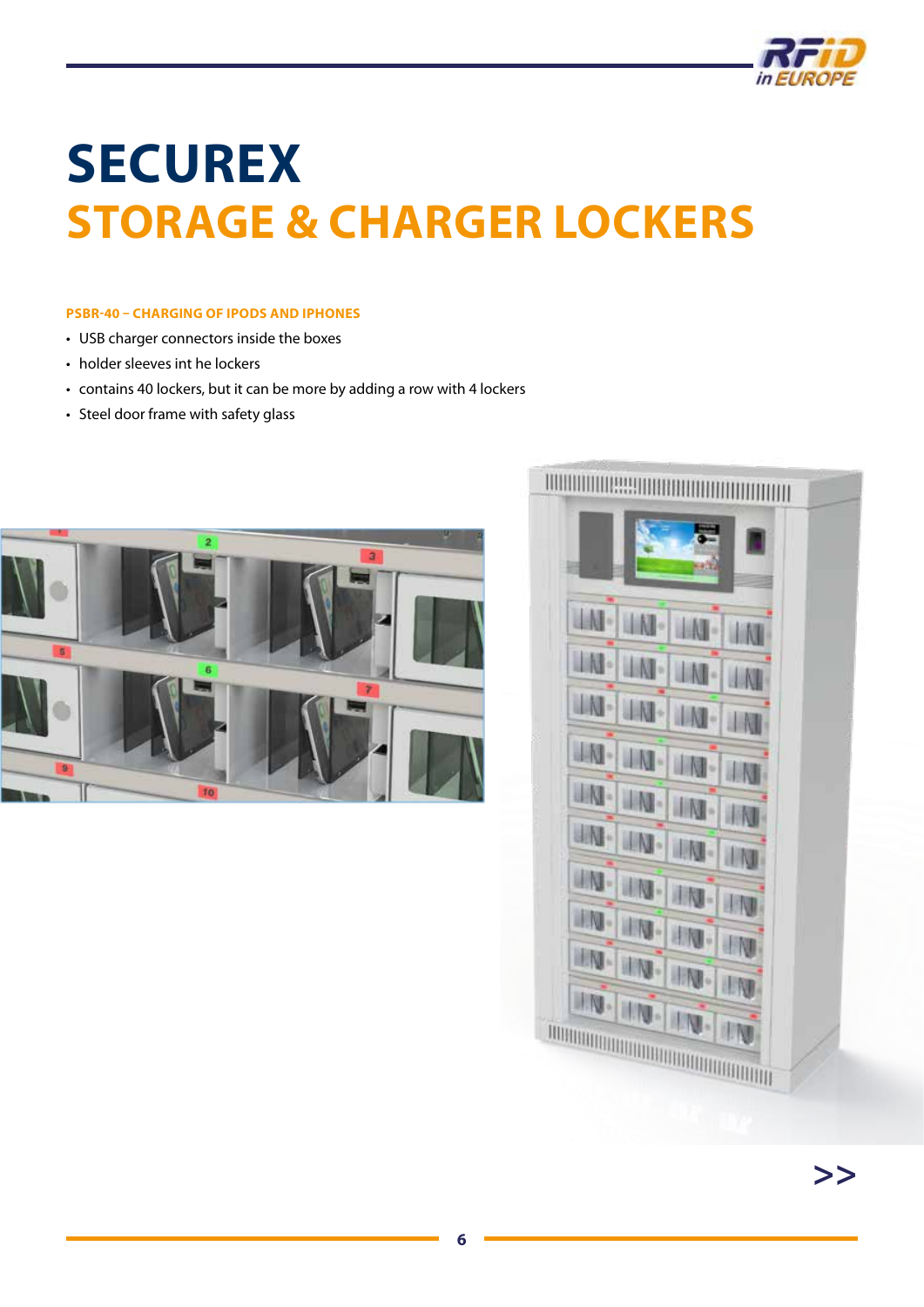



### **PSB-60-GXXL CABINET FOR KEY MANAGEMENT, CHARGING IPADS, HANDHELD RADIOS IN CRADLE, ETC.**

The PSB-60-GXXL type intelligent charger and storage locker cabinet is capable of charging Motorola XPR6350 handheld radios and iPhone, iPad (9.7") devices, however any other type of walkie talkies, handheld terminals can be charged using the power outlet inside the lockers or the USB plugs. The locker doors are made of safety glass in steel and they are equipped with electronic engine driven bolt locks. The Motorola radios can be placed upfront into the lockers when inserted into the charging cradles. iPhones and other smart devices can be placed into the polycarbonate sleeves and they can be charged by 2x 2A using standard USB cables.

- 60 boxes, in every box there are:
	- 2 USB connectors that can charge with 5V @ 2 A each
	- 1 power outlet 110V @ 15A for the handheld radio
	- 1 RFID based key position, locked by electric engine driven latch (store keys)
- UPS, backup battery (does not apply for charging , only emergency opening of boxes and computer operation)
- WiFi & Ethernet connection multi frequency RFID card reader (EM+Mifare supported the same time)
- Biometric fingerprint scanner
- USB charging function for iPhone/iPad, power outlet to charge radios slots to store iPhone/iPad while charging box dimensions with standing radios in cradle: 300 x 305 x 135 m
- boxes are equipped with safety glass doors and adjustable LED lights insidebuilt-in embedded computer with touch screen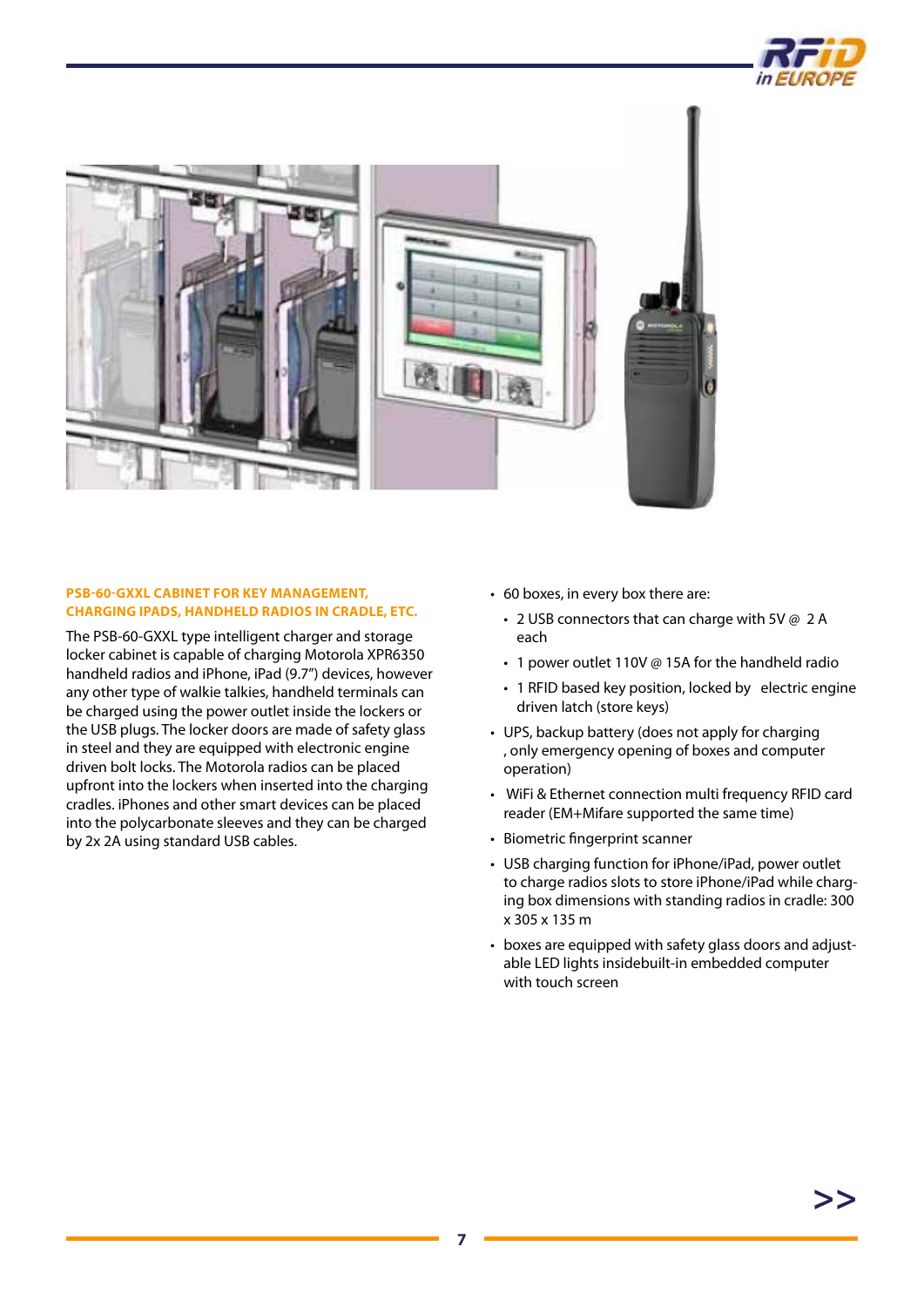



## **MONITORING FUNCTIONS IN SOFTWARE:**

- monitor door open/close
- pick up/return of key inside locker
- connect/disconnect on USB plug 1
- connect/disconnect on USB plug 2
- connecting/removing radio charger from power outlet
- showing charging level in software
- user rights are configurable, separate rights for keys and locker contents

The built-in SmartStation SS-30 is used to control the cabinet:

- Allreader RFID card reader (supports both EM and Mifare cards the same time)
- Fingerprint scanner
- High Resolution color touch-screen (with PINpad onscreen)

User authorisation can be done by PIN code, RFID card, Fingerprint or any of this combinations.



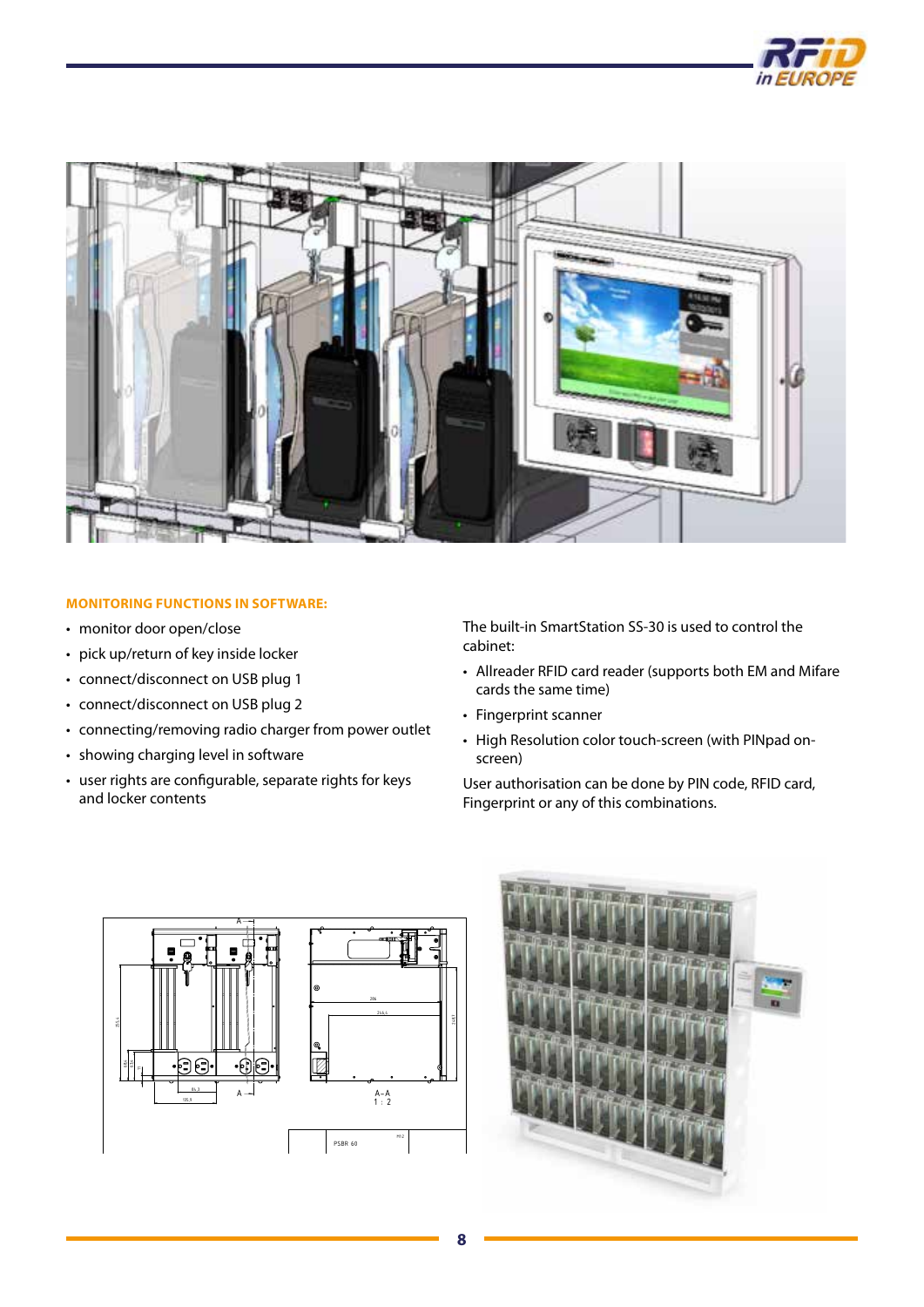



# V*IIII KEKIKI IIKKI IKII IKKII KI IKK*I

# [Fit for Industry 4.0](http://www.logopak.com)

Get ready for the future with print & apply systems by Logopak.

- **/** RFID technology: all Logopak labelling systems are RFID ready and support GS1 standards. Flag tags and bad tag removal are supported.
- **/** Vericoder: first integrated fully automatic in-line barcode verifier to ISO/IEC 15426-1 standard.



Logopak – Your solution provider. /// www.logopak.com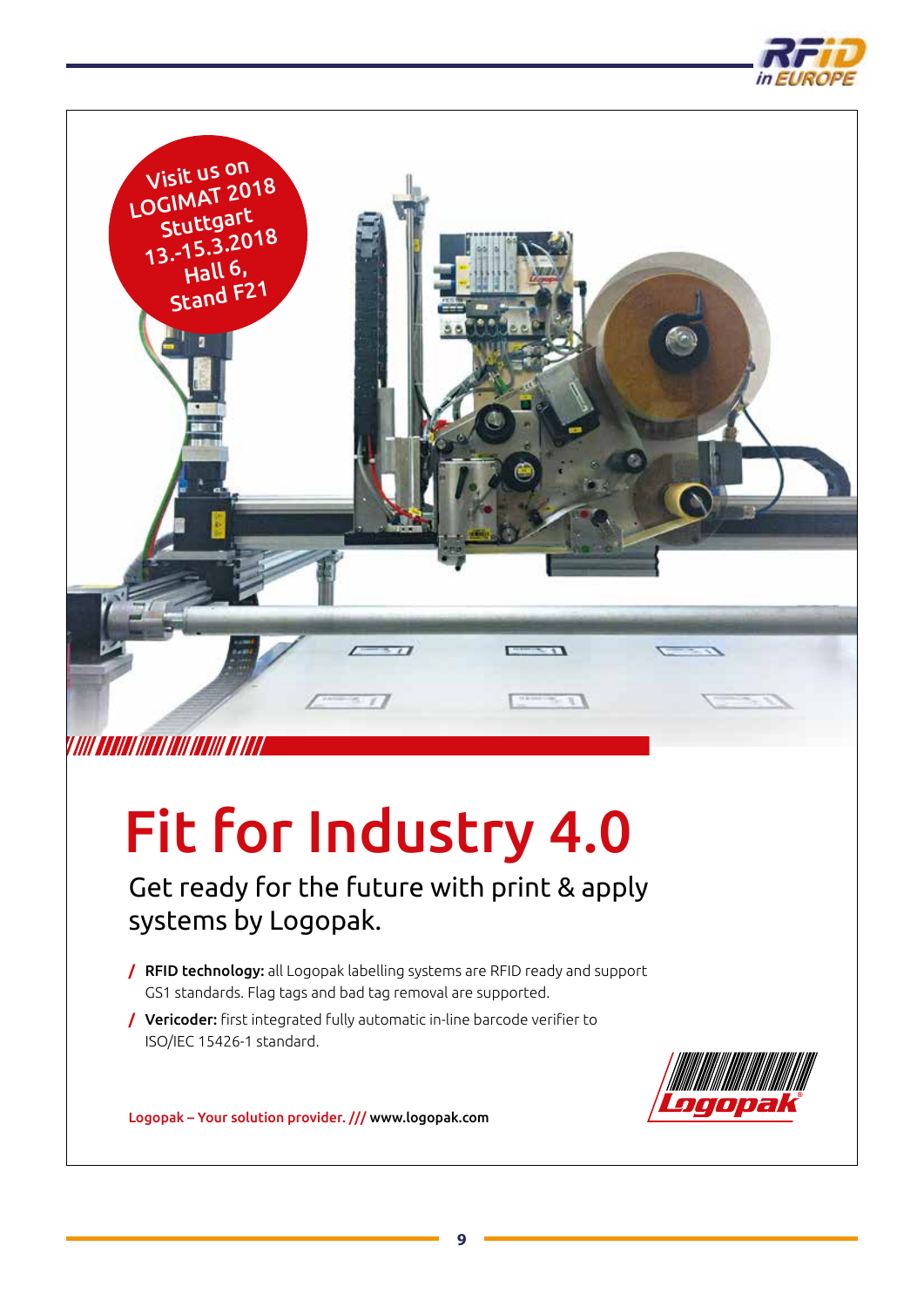

# **WINNER OF THE GOLDEN TAG AWARD**



#### **BACKGROUND:**

We use more and more clothes and textiles and in average we throw away 12.5 kg of clothes per individual and year, of which only 2.4 kg goes to recycling and the remaining 10.1 kg is burned. This is an untenable situation, a waste of resources and natural assets, we must be better on recycling! The sorting available today is also completely manual and mainly aimed at re-use/second hand and not recycling.

# **RFID FASHIONTECH RFID FOR END-OF-LIFE HANDLING**

**Project Owner:** Swerea IVF

Lisa Schwarz Bour, *Project Manager* & Louise Holgersson, *Project Manager*

**Project Consultant:** Learningwell West AB Gunnar Ivansson, *Senior RFID Expert*

#### **THE PROJECT:**

In 2016, Swerea and Lisa Schwarz Bour took the initiative for a project for recycling clothes, a project that seriously started 2017 with funding from Vinnova. In addition to Swerea IVF, the project includes the Swedish clothing companies Filippa K and Peak Performance, the research institute RI.SE/ Acreo, TEKO The Swedish Textile and Clothing Industries and Learningwell West as RFID experts.

The project initially aimed to achieve better traceability and information on the textile that reaches the textile sorting plants. This in order quickly and efficiently sort out clothes based on different fibre composition to achieve a more efficient recycling as well as enable control of chemical contents. Learningwell West together with Beneli (RFID tag supplier) began to look at the possibilities of getting small RFID tags sewn into clothes in cooperation with the fashion companies Filippa K and Peak Performance.

A first demo with sewn-in RFID tags was made at the Technical Museum in Stockholm under the theme "Smart clothes". The clothes with these RFID tags was scanned by an RFID reader that shows a lot of information about the item itself. This was a given success when we, in addition to product information on the different garments, also could have different musical instruments trigged by the garments. A pants could represent a drum kit, a shirt a

**>>**

*A*<br>*A sm*<br>*dired A small initiative, but a big step in the direction of a circular economy for textile materials"*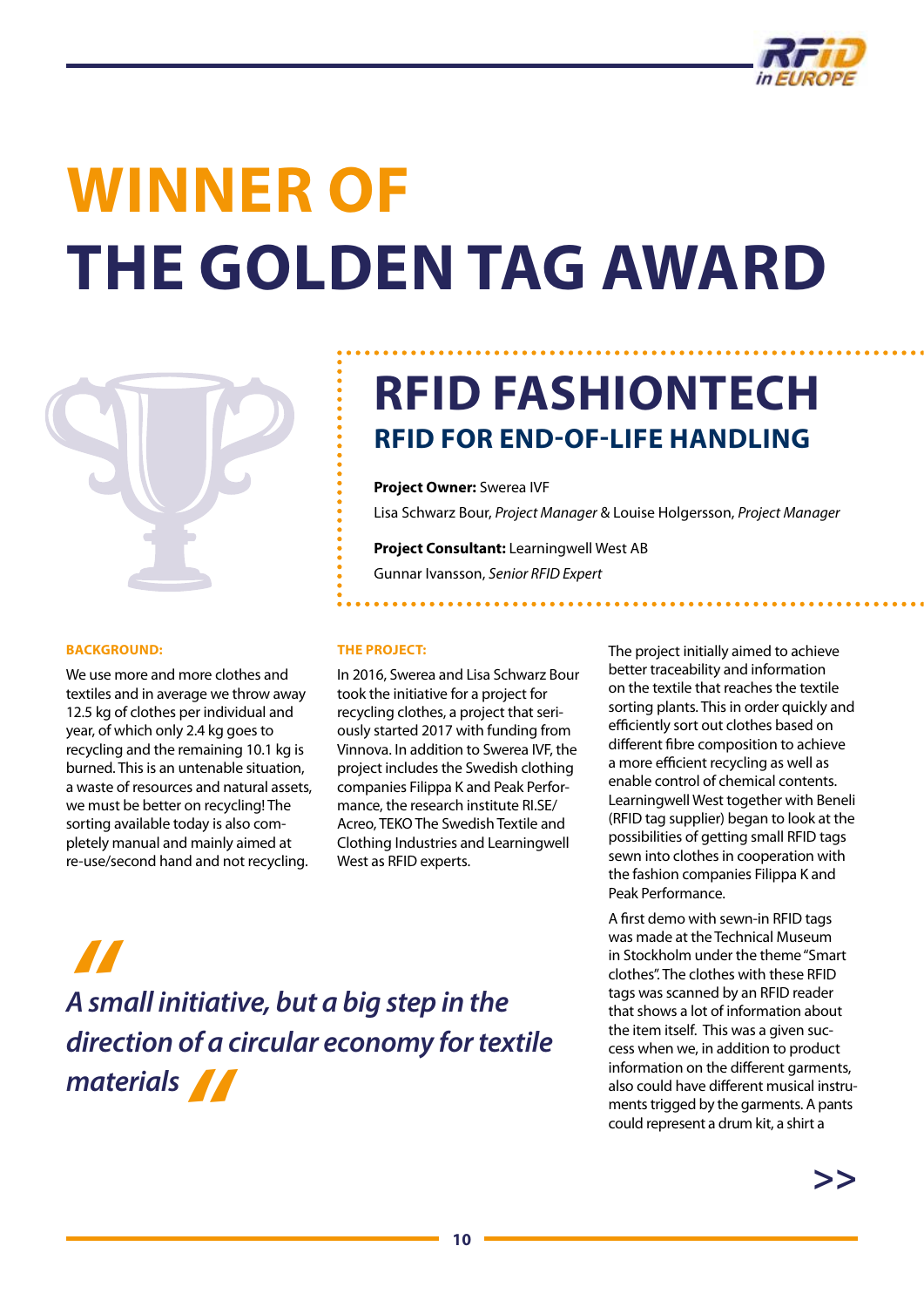

guitar and so on. A concept that naturally became much appreciated among children and young people who could create music with the help of clothes, but this was also for adults an effective way to show the speed and efficiency with which these tags can be read.

Both Filippa K and Peak Performance have a clear picture in their production and welcome this opportunity to track and trace clothes. With RFID tagged garments, we naturally see fantastic opportunities, partly from the so important environmental perspective where the technology allows us to be able to follow the clothes in the entire production chain. This gives us great opportunities to follow garments from factory to store and ultimately also a better service to the end consumer says Filippa K and Peak Performance. That the technology has exciting potential throughout the value chain is also important in terms of implementation, as the cost of technology can be worn by several parties in the value chain.

As a synergy of the project, a new member has entered the project, WRSD, which works with innovative solutions with dyeing of textiles in low

temperatures, etc. where RFID technology gives new possibilities.

#### **TECHNICAL SOLUTION:**

- UHF Gen2 Class1 tags with internal memory
- RFID readers from Harting and Impinj
- GS1 standards for information structure in the tag
- GS1 standard, EPC IS for information exchange between actors
- -cloud service for information management

A fantastic project says Swerea IVF; Being able to follow a garment from "cradle to grave" that would not have been possible without the RFID technology. A project entirely in line with our environmental thinking says Filippa K and Peak Performance. A project with interesting challenges that we believe in comments Beneli and Learningwell West!

*Swerea IV P.O. Box 104 SE-431 22 Mölndal, Sweden +46 (0)31-706 63 58 +46 (0)76-147 63 58*

> *Learningwell West AB Östra Kyrkogatan 2 652 24 Karlstad +46 (0)70-332 84 70*